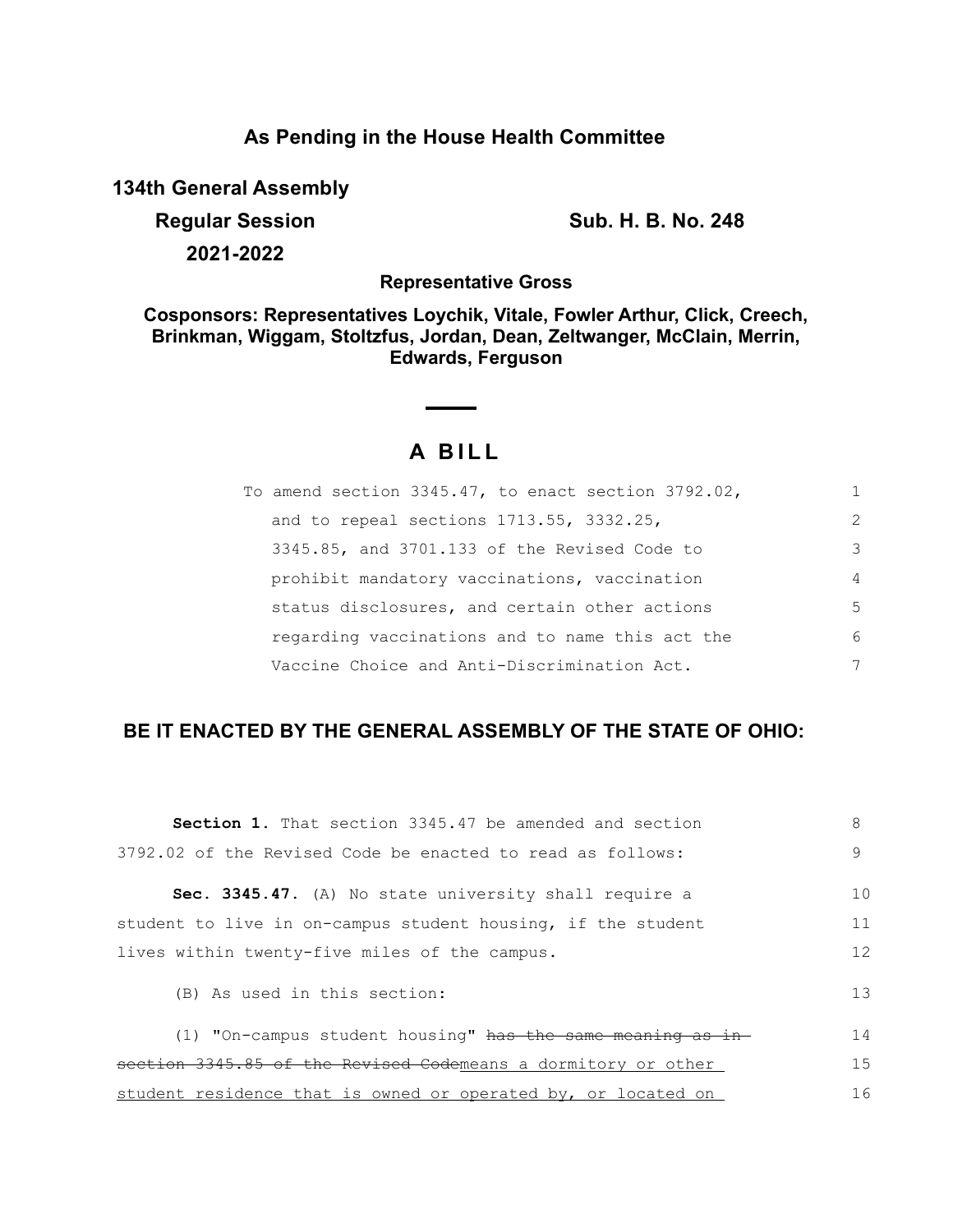| the campus of a state institution of higher education.          | 17 |
|-----------------------------------------------------------------|----|
| (2) "State university" has the same meaning as in section       | 18 |
| 3345.011 of the Revised Code.                                   | 19 |
| Sec. 3792.02. (A) As used in this section:                      | 20 |
| (1) "Child day-care center" has the same meaning as in          | 21 |
| section 5104.01 of the Revised Code.                            | 22 |
| (2) "Employer" has the same meaning as in section 4113.51       | 23 |
| of the Revised Code.                                            | 24 |
| (3) "Health care provider" has the same meaning as in           | 25 |
| section 3701.74 of the Revised Code.                            | 26 |
| (4) "Individual" means an adult or minor, state resident        | 27 |
| or otherwise.                                                   | 28 |
| (5) "Insurer" has the same meaning as in section 3902.02        | 29 |
| of the Revised Code.                                            | 30 |
| (6) "Institution" has the same meaning as in section            | 31 |
| 1713.01 of the Revised Code.                                    | 32 |
| (7) "Nursing home" and "residential care facility" have         | 33 |
| the same meanings as in section 3721.01 of the Revised Code.    | 34 |
| (8) "Patient" means an individual seeking or receiving          | 35 |
| care or treatment from a health care provider.                  | 36 |
| (9) "Person" has the same meaning as in section 1.59 of         | 37 |
| the Revised Code.                                               | 38 |
| (10) "Political subdivision" means a county, township,          | 39 |
| municipal corporation, school district, or other body corporate | 40 |
| and politic responsible for governmental activities in a        | 41 |
| geographic area smaller than that of the state. "Political      | 42 |
| subdivision" also includes a board of health of a city, county, | 43 |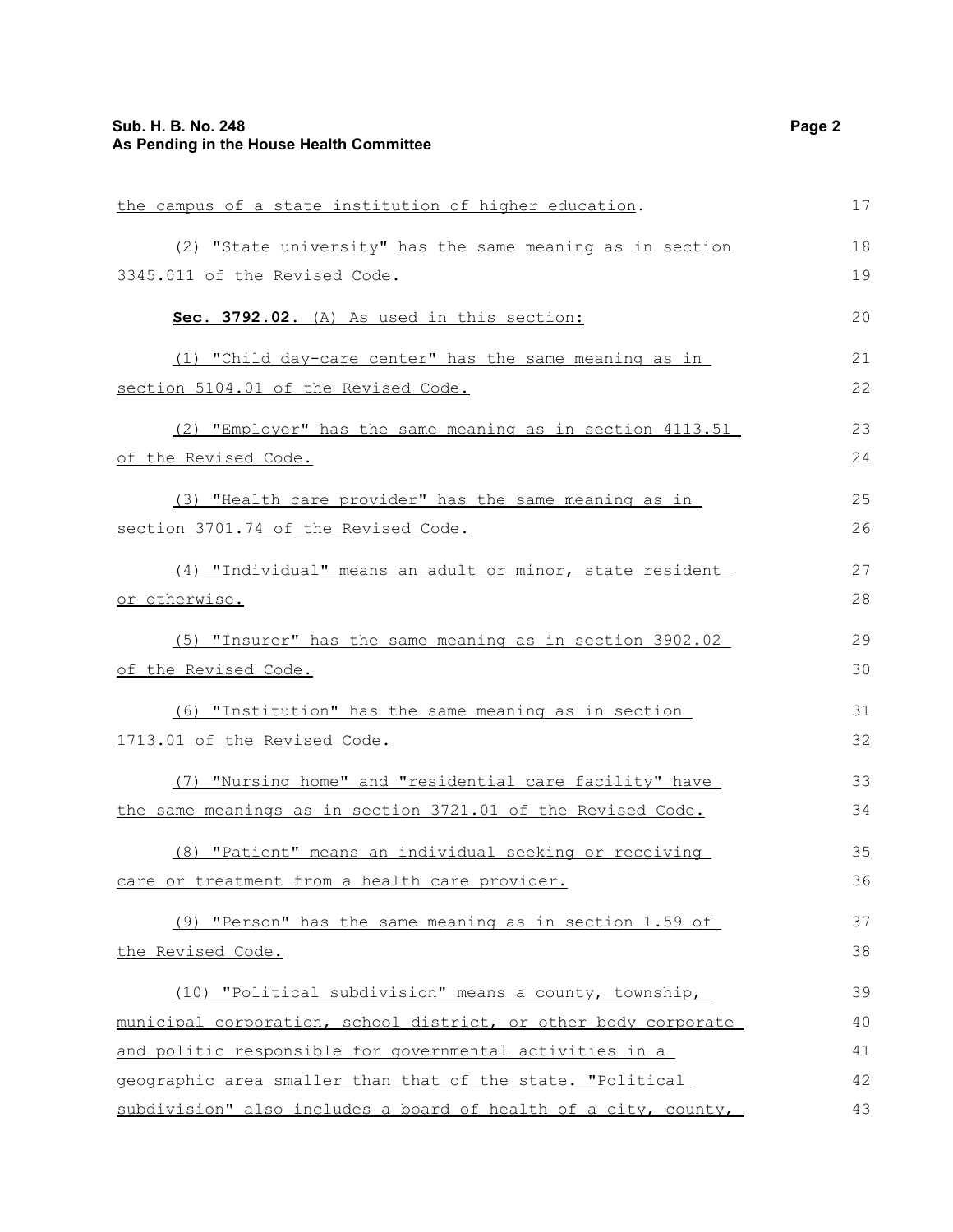| or general health district.                                     | 44 |
|-----------------------------------------------------------------|----|
| (11) "Public agency" has the same meaning as in section         | 45 |
| 102.01 of the Revised Code.                                     | 46 |
| (12) "Public official or employee" has the same meaning as      | 47 |
| in section 102.01 of the Revised Code.                          | 48 |
| (13) "Public space" means any of the following:                 | 49 |
| (a) Places of public accommodation;                             | 50 |
| (b) Any building or space, whether indoors or outdoors,         | 51 |
| that is owned, leased, operated, occupied, or otherwise used by | 52 |
| <u>a public body;</u>                                           | 53 |
| (c) Any other building or space, whether indoors or             | 54 |
| outdoors, that is generally open to the public.                 | 55 |
| (14) "School" means a publicly or privately funded school,      | 56 |
| including an elementary or secondary school for which the state | 57 |
| board of education prescribes minimum standards pursuant to     | 58 |
| section 3301.07 of the Revised Code. "School" also includes a   | 59 |
| board of education of a city, local, or exempted village school | 60 |
| district or governing authority of a school.                    | 61 |
| (15) "State agency" has the same meaning as in section          | 62 |
| 1.60 of the Revised Code.                                       | 63 |
| (16) "Vaccine," "vaccination," and "immunization" means         | 64 |
| any product manufactured for the purpose of creating acquired   | 65 |
| immunity to an infectious disease or diseases or the process of | 66 |
| administering such a product.                                   | 67 |
| (17) "Vaccine status" means whether or not an individual        | 68 |
| has received a specific vaccination or series of vaccinations.  | 69 |
| (B) It is the policy of this state that individuals have a      | 70 |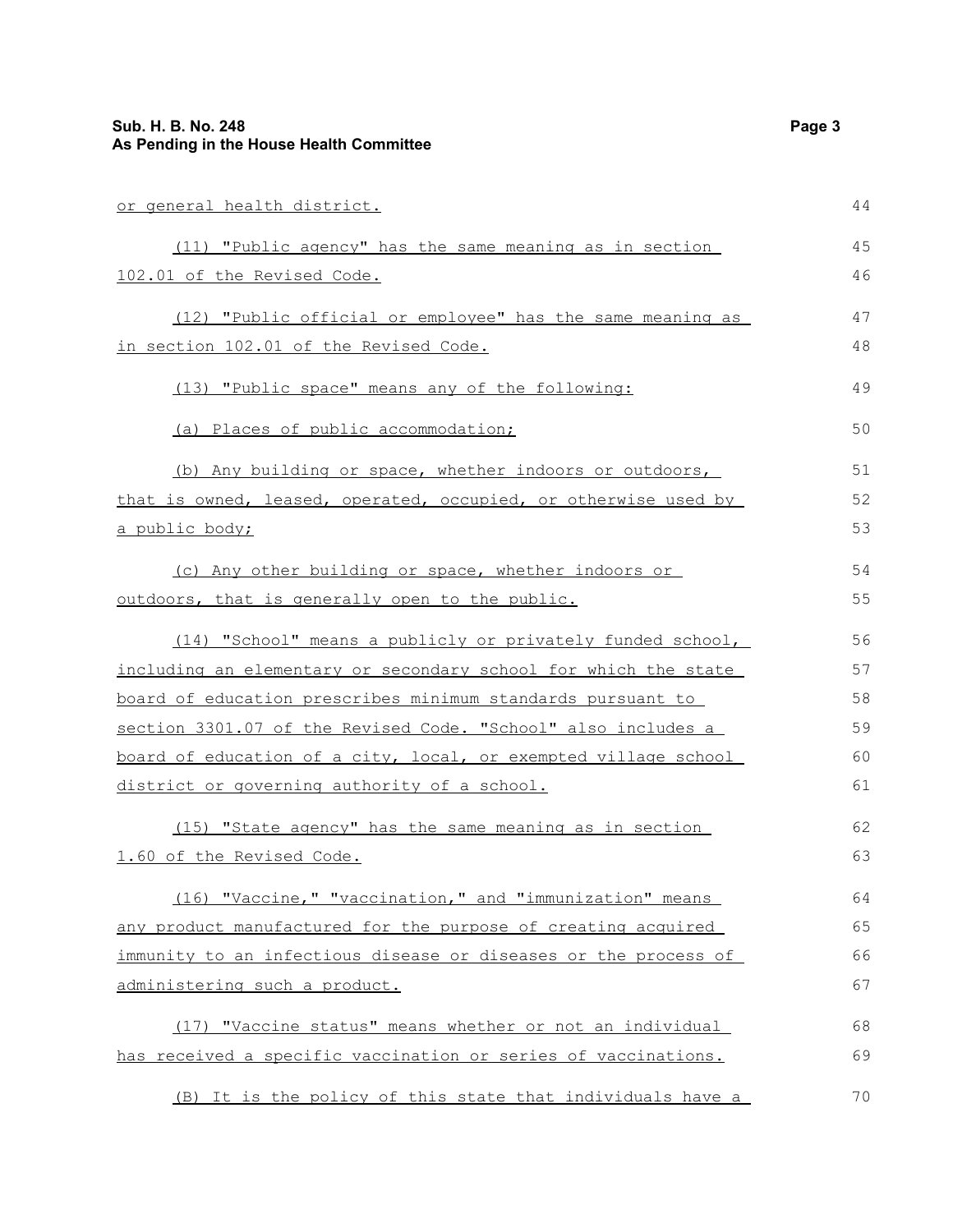| right to direct their own health care decisions, free from       | 71 |
|------------------------------------------------------------------|----|
| coercion or penalty, and with informed consent, for themselves,  | 72 |
| their children, their family, and anyone for whom they stand in  | 73 |
| loco parentis.                                                   | 74 |
| (1) No person, public official or employee, public agency,       | 75 |
| state agency, political subdivision, school, child day-care      | 76 |
| center, nursing home, residential care facility, health care     | 77 |
| provider, insurer, institution, or employer shall mandate,       | 78 |
| require, or otherwise request an individual to receive a         | 79 |
| vaccine, except as provided in sections 3313.671 and 5104.014 of | 80 |
| the Revised Code. In the case of those exceptions, all of the    | 81 |
| following apply:                                                 | 82 |
| (a) A school that notifies a pupil or the pupil's parent         | 83 |
| or quardian of the immunization requirements pursuant to section | 84 |
| 3313.671 of the Revised Code shall notify the pupil and the      | 85 |
| pupil's parents or quardians of the exemptions from immunization | 86 |
| described in that section in the same timing and manner,         | 87 |
| including text size and font, as it provides notice of the       | 88 |
| requirements.                                                    | 89 |
| (b) A school that requires immunizations pursuant to             | 90 |
| section 3313.671 of the Revised Code shall honor the exemptions  | 91 |
| from the immunization requirements described in that section.    | 92 |
| (c) A child day-care center that notifies a child or the         | 93 |
| child's parent or quardian of the immunization requirements      | 94 |
| pursuant to section 5104.014 of the Revised Code shall notify    | 95 |
| the child and the child's parents or quardians of the exemptions | 96 |
| from immunization described in that section in the same timing   | 97 |
| and manner, including text size and font, as it provides notice  | 98 |
| of the requirements.                                             | 99 |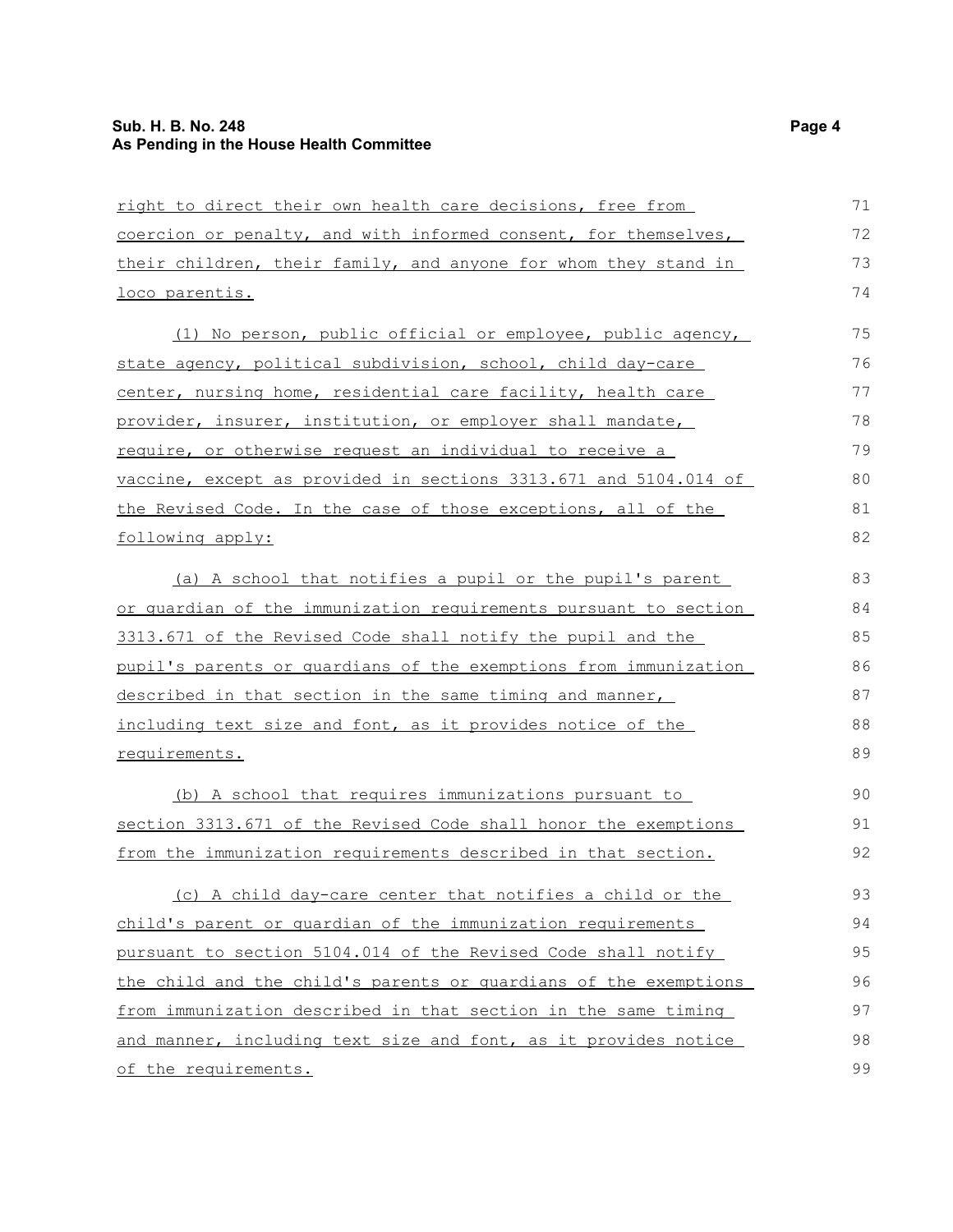| (d) A child day-care center that requires immunizations          | 100 |
|------------------------------------------------------------------|-----|
| pursuant to section 5104.014 of the Revised Code shall honor the | 101 |
| exemptions from the immunization requirements described in that  | 102 |
| section.                                                         | 103 |
| (C) It is the policy of this state that individuals have a       | 104 |
| right to expect that their personal privacy rights remain        | 105 |
| protected, specifically private health information.              | 106 |
| (1) Except as provided in division (C)(2) of this section,       | 107 |
| no person, public official or employee, public agency, state     | 108 |
| agency, political subdivision, school, child day-care center,    | 109 |
| nursing home, residential care facility, health care provider,   | 110 |
| insurer, institution, or employer shall do any of the following: | 111 |
| (a) Mandate, require, or otherwise request an individual         | 112 |
| to disclose the individual's vaccine status;                     | 113 |
| (b) Mandate, require, or otherwise request participation         | 114 |
| in a vaccine passport system, vaccine registry, or other         | 115 |
| mechanism that is designed for the purpose of tracking an        | 116 |
| individual's vaccine status;                                     | 117 |
| (c) Disclose an individual's vaccination status.                 | 118 |
| $(2)$ (a) Division (C) (1) of this section does not apply to     | 119 |
| the extent described in sections 3313.671 and 5104.014 of the    | 120 |
| Revised Code. In such case, a student's or child's vaccine       | 121 |
| status shall be considered and treated as personally             | 122 |
| identifiable information pursuant to section 3319.321 of the     | 123 |
| Revised Code.                                                    | 124 |
| (b) Division (C)(1) of this section does not apply to a          | 125 |
| health care provider or insurer as it pertains to patient care,  | 126 |
| treatment, or billing. In such case, an individual's vaccine     | 127 |
| status shall be considered and treated as protected health       | 128 |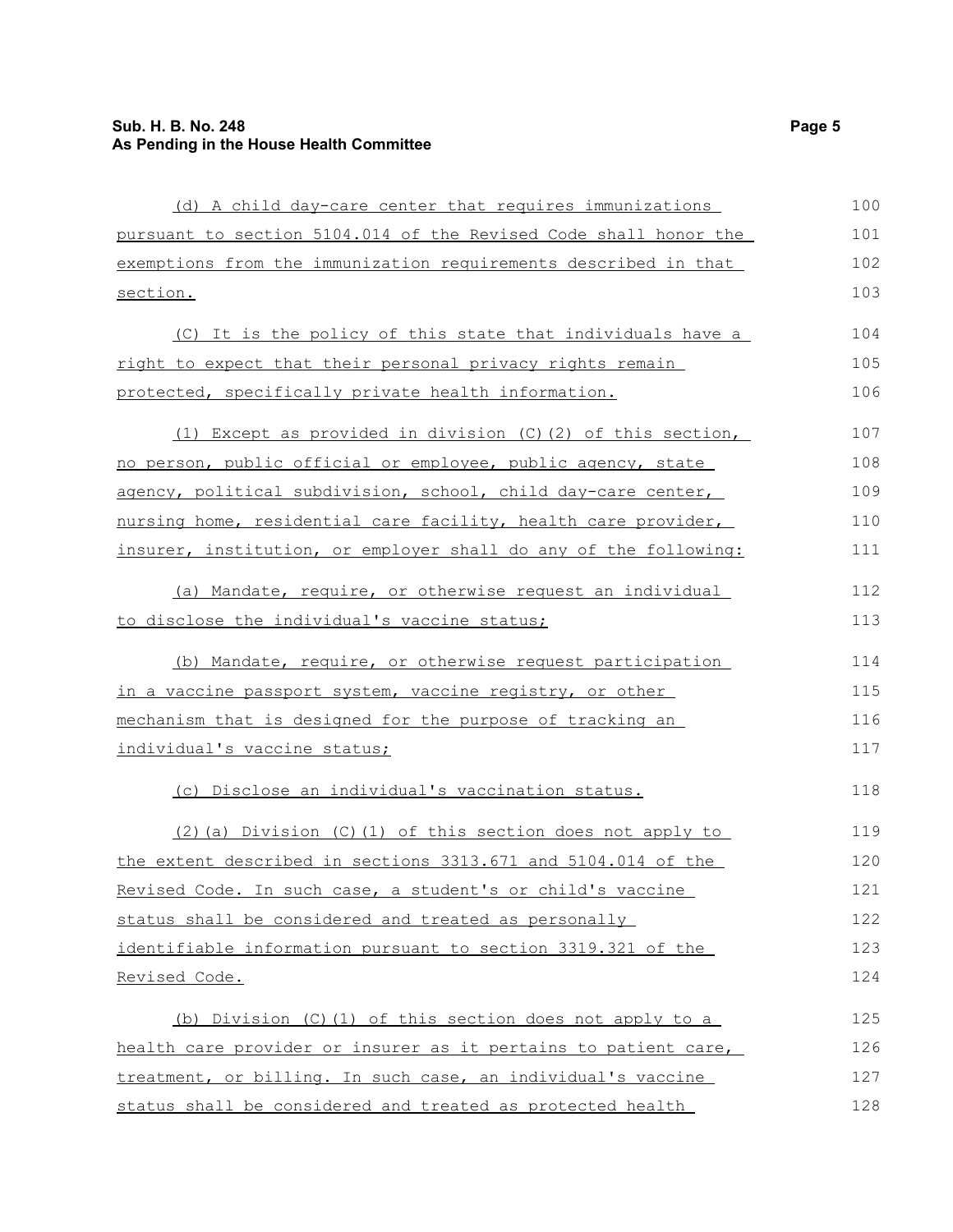| information pursuant to Chapter 3798. of the Revised Code.       | 129 |
|------------------------------------------------------------------|-----|
| (3) No person, public official or employee, public agency,       | 130 |
| state agency, political subdivision, school, child day-care      | 131 |
| center, nursing home, residential care facility, health care     | 132 |
| provider, insurer, institution, or employer shall make public an | 133 |
| individual's vaccine status.                                     | 134 |
| (D) It is the policy of this state that individuals have a       | 135 |
| right to expect that their personal health choices shall not     | 136 |
| result in discriminatory treatment.                              | 137 |
| (1) No person, public official or employee, public agency,       | 138 |
| state agency, political subdivision, school, child day-care      | 139 |
| center, nursing home, residential care facility, health care     | 140 |
| provider, insurer, institution, or employer shall do any of the  | 141 |
| following:                                                       | 142 |
| (a) Deny service or access to, segregate, require a              | 143 |
| vaccine status label for, require disease or immunity testing    | 144 |
| of, penalize as a result of, or otherwise discriminate against   | 145 |
| an individual based on their refusal to receive a specific       | 146 |
| vaccination or series of vaccinations, subscribe to a vaccine or | 147 |
| immunity passport or tracking system, or provide proof of        | 148 |
| vaccination for, immunity to, or testing of a specific           | 149 |
| contagious or infectious disease or diseases;                    | 150 |
| (b) Provide any disposition, service, financial aid, or          | 151 |
| benefit to an individual that is different from, or is provided  | 152 |
| in a different manner than, that provided to other individuals   | 153 |
| based on the individual's refusal to receive a specific          | 154 |
| vaccination or series of vaccinations, subscribe to a vaccine or | 155 |
| immunity passport or tracking system, or provide proof of        | 156 |
| vaccination for, immunity to, or testing of a specific           | 157 |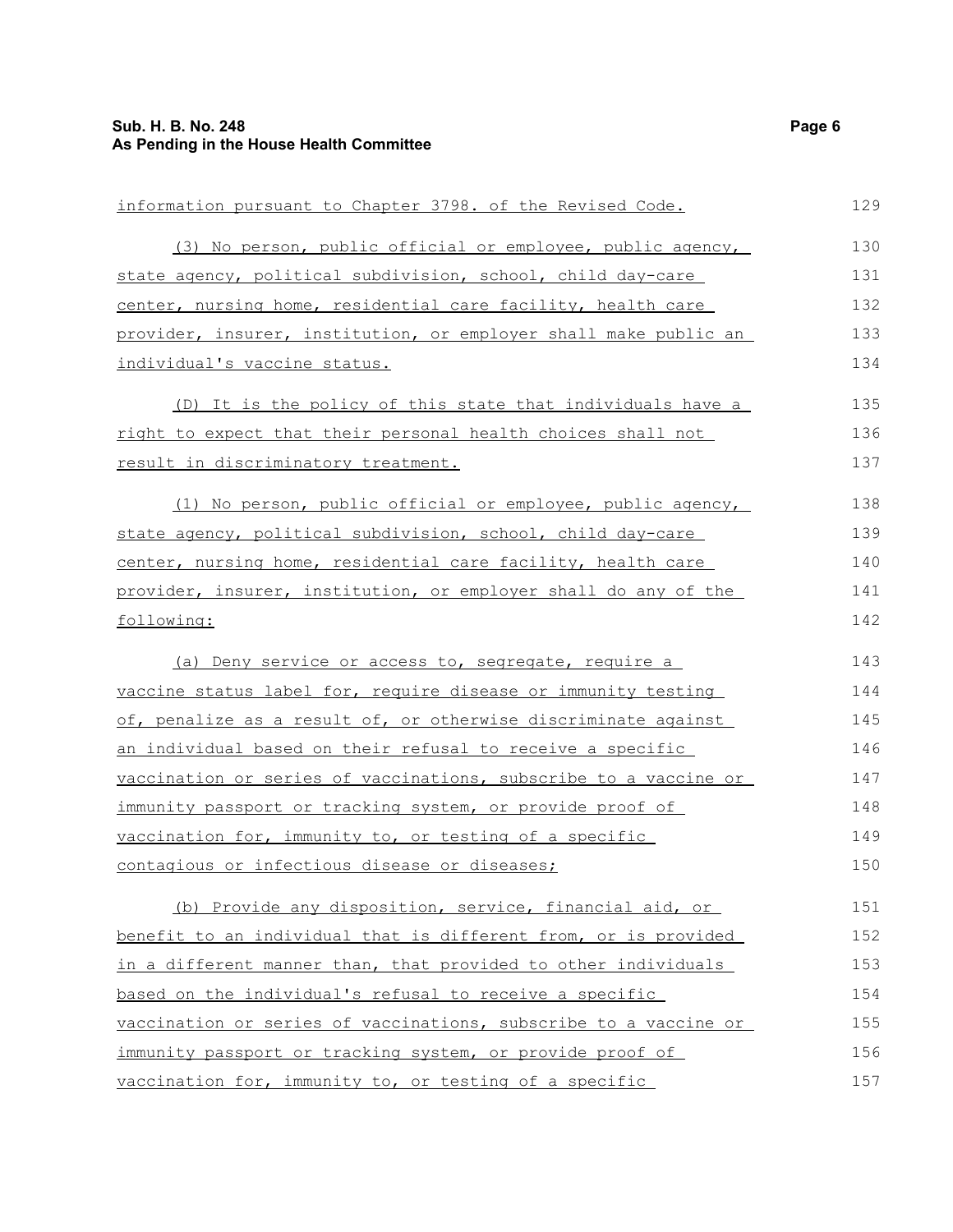| contagious or infectious disease or diseases;                    | 158 |
|------------------------------------------------------------------|-----|
| (c) Restrict an individual in any way in the enjoyment of        | 159 |
| any advantage or privilege enjoyed by others receiving any       | 160 |
| disposition, service, financial aid, or benefit provided to      | 161 |
| other individuals based on the individual's refusal to receive a | 162 |
| specific vaccination or series of vaccinations, subscribe to a   | 163 |
| vaccine or immunity passport or tracking system, or provide      | 164 |
| proof of vaccination for, immunity to, or testing of a specific  | 165 |
| contagious or infectious disease or diseases;                    | 166 |
| (d) Treat an individual differently from others in               | 167 |
| determining whether that individual satisfies any admission,     | 168 |
| enrollment, quota, eligibility, membership, or other requirement | 169 |
| or condition that individuals are required to meet in order to   | 170 |
| be provided any disposition, service, financial aid, or benefit  | 171 |
| available to other members of the general public;                | 172 |
| (e) Deny an individual an opportunity to participate in a        | 173 |
| program through the provision of service or otherwise afford     | 174 |
| that individual an opportunity to do so that is different from   | 175 |
| that afforded to other members of the general public;            | 176 |
| (f) Create, impose, or allow to be imposed any device or         | 177 |
| method of identification that acts as, or might be considered to | 178 |
| be, a vaccine passport that would be required of any citizen     | 179 |
| seeking to travel, to enter any public space or private          | 180 |
| property, or to do any business within this state.               | 181 |
| (E) It is the policy of this state that the success of our       | 182 |
| state relies largely on the success of the businesses within the | 183 |
| state, and therefore the intent to ensure protection of          | 184 |
| businesses who honor individual's rights to health choice and    | 185 |
| privacy.                                                         | 186 |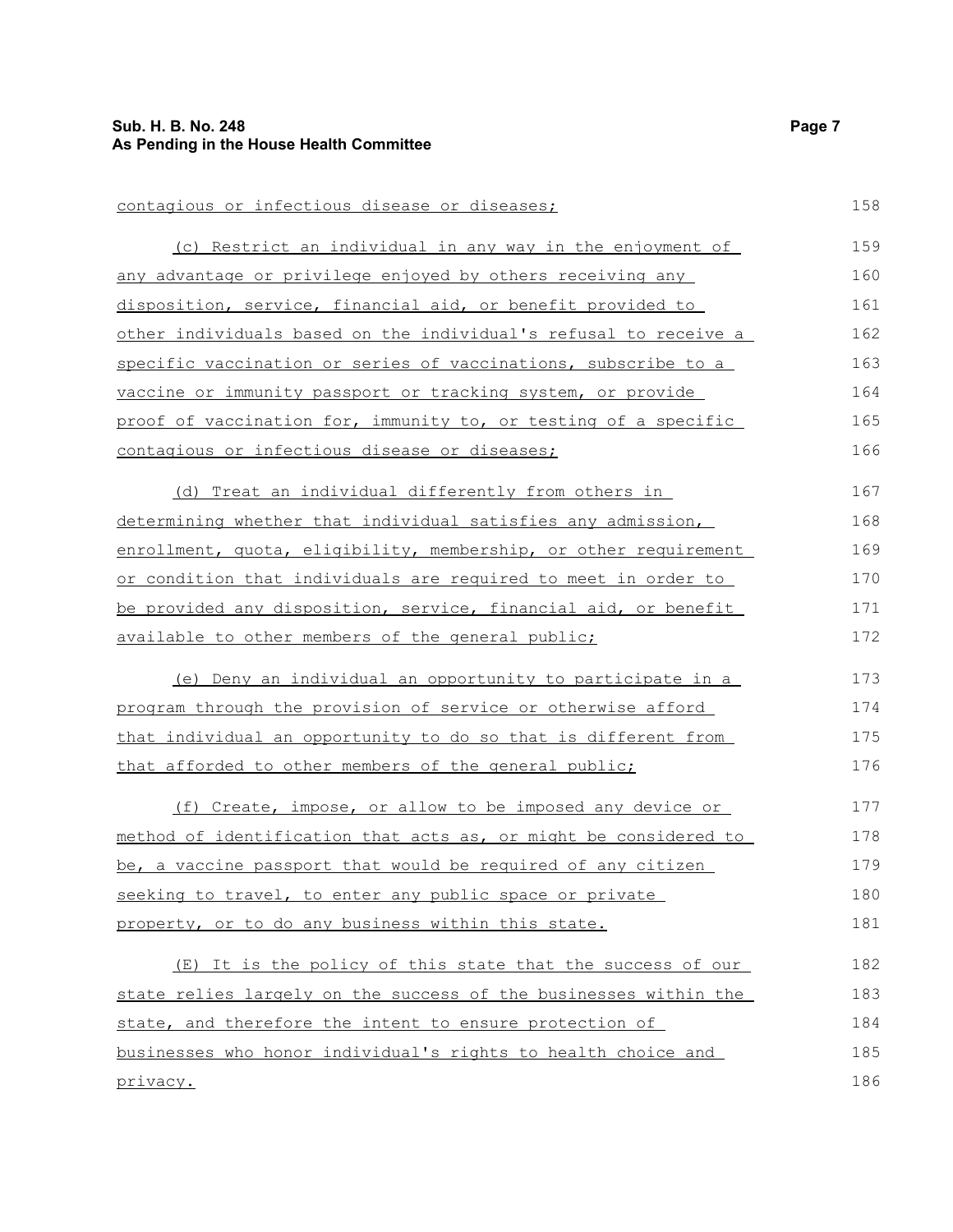| No person, public official or employee, public agency,           | 187 |
|------------------------------------------------------------------|-----|
| state agency, political subdivision, or insurer shall do any of  | 188 |
| the following:                                                   | 189 |
| (1) Deny service to, penalize as a result of, or otherwise       | 190 |
| discriminate against a business, corporation, business trust,    | 191 |
| estate, trust, partnership, or association based on the entity's | 192 |
| compliance with the intent of this section;                      | 193 |
| (2) Provide any disposition, service, financial aid, or          | 194 |
| benefit to a business, corporation, business trust, estate,      | 195 |
| trust, partnership, or association that is different from, or is | 196 |
| provided in a different manner than that provided to other       | 197 |
| businesses, corporations, business trusts, estates, trusts,      | 198 |
| partnerships, or associations based on the entity's compliance   | 199 |
| with the intent of this section;                                 | 200 |
| (3) Restrict a business, corporation, business trust,            | 201 |
| estate, trust, partnership, or association in any way in the     | 202 |
| enjoyment of any advantage or privilege enjoyed by others        | 203 |
| receiving any disposition, service, financial aid, or benefit    | 204 |
| provided to other businesses, corporations, business trusts,     | 205 |
| estates, trusts, partnerships, or associations based on the      | 206 |
| entity's compliance with the intent of this section.             | 207 |
| (F) It is the policy of this state that the health choice        | 208 |
| and privacy of individuals are paramount and shall remain so     | 209 |
| under all circumstances, even in the presence of emergencies.    | 210 |
| (1) No public official or employee, public agency, state         | 211 |
| agency, or political subdivision shall issue any order or        | 212 |
| proclamation or take other action that violates any provision of | 213 |
| this section, under the pretense of an emergency, including a    | 214 |
| state of emergency as defined in section 107.42 of the Revised   | 215 |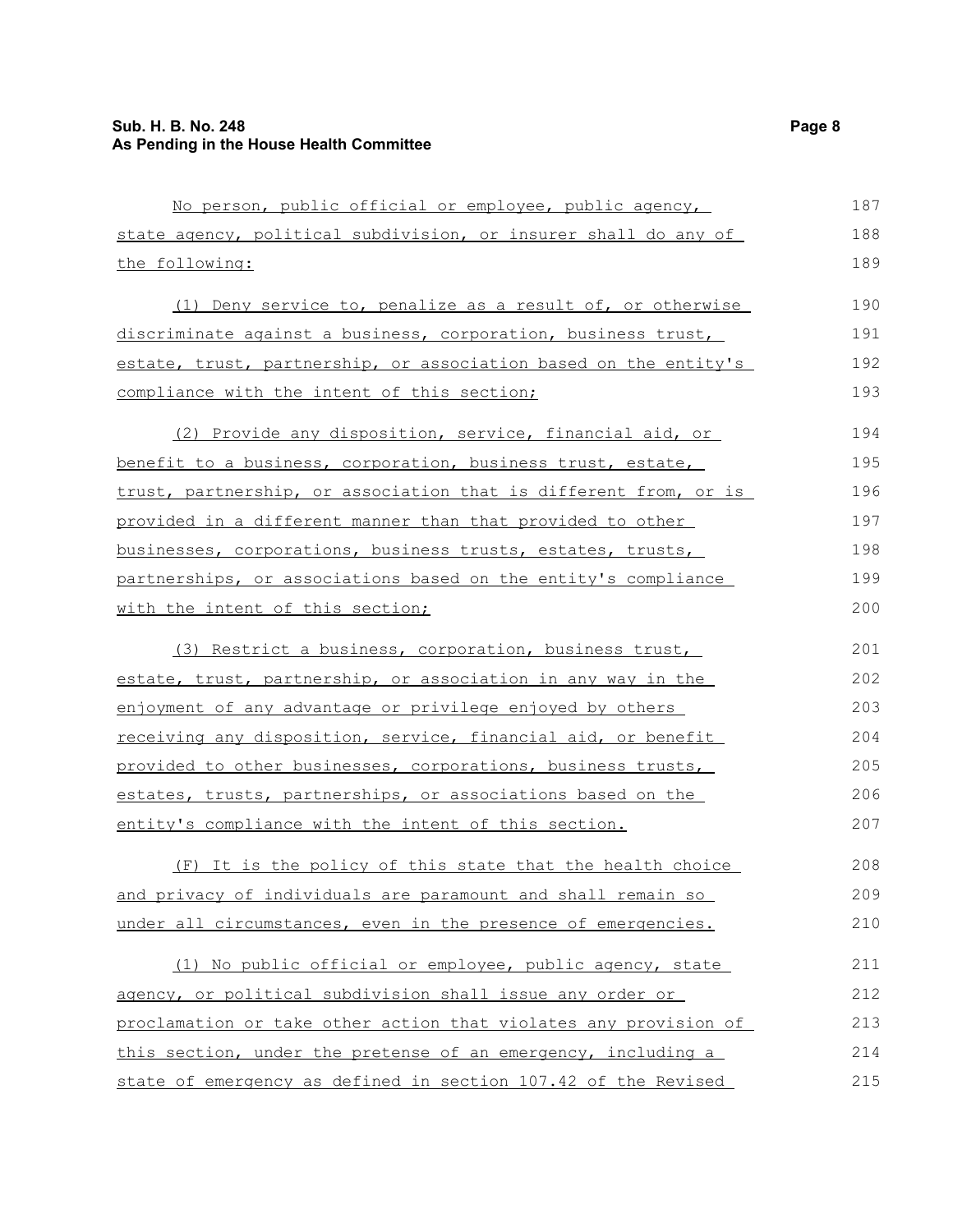| Code.                                                           | 216 |
|-----------------------------------------------------------------|-----|
| (2) No public official or employee, public agency, state        | 217 |
| agency, or political subdivision shall issue any order or       | 218 |
| proclamation or take other action that encourages any person,   | 219 |
| public official or employee, public agency, state agency,       | 220 |
| political subdivision, school, child day-care center, nursing   | 221 |
| home, residential care facility, health care provider, insurer, | 222 |
| institution, or employer to violate any provision of this       | 223 |
| section.                                                        | 224 |
| (3) No public official or employee, public agency, state        | 225 |
| agency, or political subdivision shall issue any order or       | 226 |
| proclamation or take other action that penalizes any person,    | 227 |
| public official or employee, public agency, state agency,       | 228 |
| political subdivision, school, child day-care center, nursing   | 229 |
| home, residential care facility, health care provider, insurer, | 230 |
| institution, or employer for refusing to violate any provision  | 231 |
| of this section.                                                | 232 |
| (G) If an individual believes that a person, public             | 233 |
| official or employee, public agency, state agency, political    | 234 |
| subdivision, school, child day-care center, nursing home,       | 235 |
| residential care facility, health care provider, insurer,       | 236 |
| institution, or employer has violated any provision of this     | 237 |
| section, the individual may pursue any or all of the following: | 238 |
| (1) Seek relief under Chapter 4112. of the Revised Code;        | 239 |
| (2) Seek relief through a complaint submitted to the            | 240 |
| attorney general. If the attorney general, by the attorney      | 241 |
| general's own inquiries or as a result of complaints, has       | 242 |
| reasonable cause to believe that any provision of this section  | 243 |
| has been violated, the attorney general may bring either of the | 244 |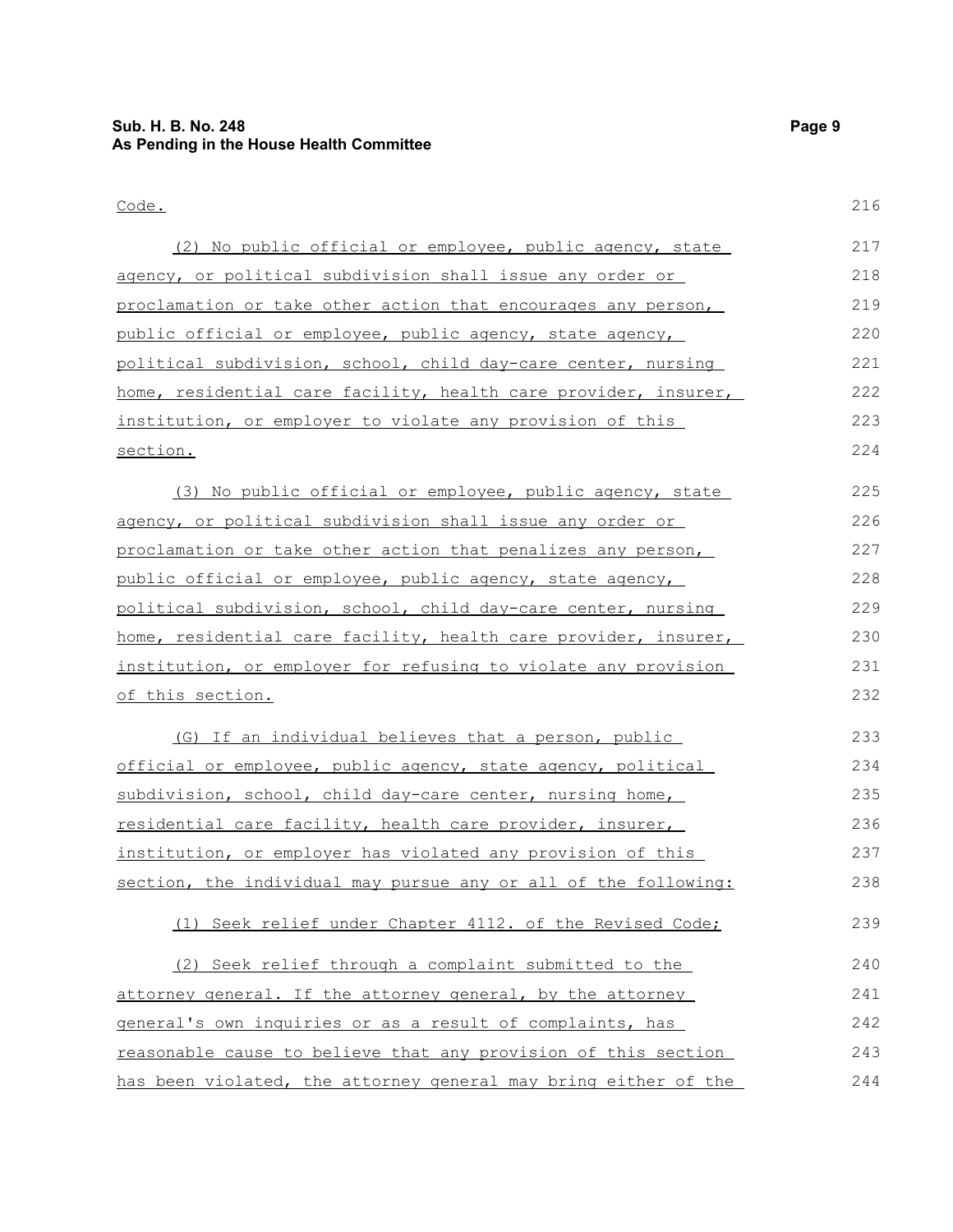| following:                                                            | 245 |
|-----------------------------------------------------------------------|-----|
| (a) An action to obtain a declaratory judgment that the               | 246 |
| act or practice violates this section;                                | 247 |
| (b) An action, with notice as required by Civil Rule 65,              | 248 |
| to obtain a temporary restraining order, preliminary injunction,      | 249 |
| or permanent injunction to restrain the act or practice.              | 250 |
| If the attorney general shows by a preponderance of the               | 251 |
| evidence that any provision of this section has been violated,        | 252 |
| <u>the court may issue a temporary restraining order, preliminary</u> | 253 |
| injunction, or permanent injunction to restrain and prevent the       | 254 |
| act or practice. On motion of the attorney general, or on its         | 255 |
| own motion, the court may also impose any civil penalty that the      | 256 |
| court considers appropriate.                                          | 257 |
| (3) Bring a civil action against the person, public                   | 258 |
| <u>official or employee, public agency, state agency, political</u>   | 259 |
| subdivision, school, child day-care center, nursing home,             | 260 |
| residential care facility, health care provider, insurer,             | 261 |
| institution, or employer in a court of competent jurisdiction.        | 262 |
| If the plaintiff prevails, the court shall award the plaintiff        | 263 |
| financial compensation for court costs and attorney's fees, as        | 264 |
| well as any civil penalty that the court considers appropriate.       | 265 |
| (H) Notwithstanding section 1.51 of the Revised Code, the             | 266 |
| provisions of this section prevail over any conflicting               | 267 |
| provisions in a general law, present or future, to the extent of      | 268 |
| the conflict, but if any such general law contains a specific         | 269 |
| exemption from this section, including a specific reference to        | 270 |
| this section, such general law prevails, but only to the extent       | 271 |
| of the exemption.                                                     | 272 |

**Section 2.** That existing section 3345.47 of the Revised

273